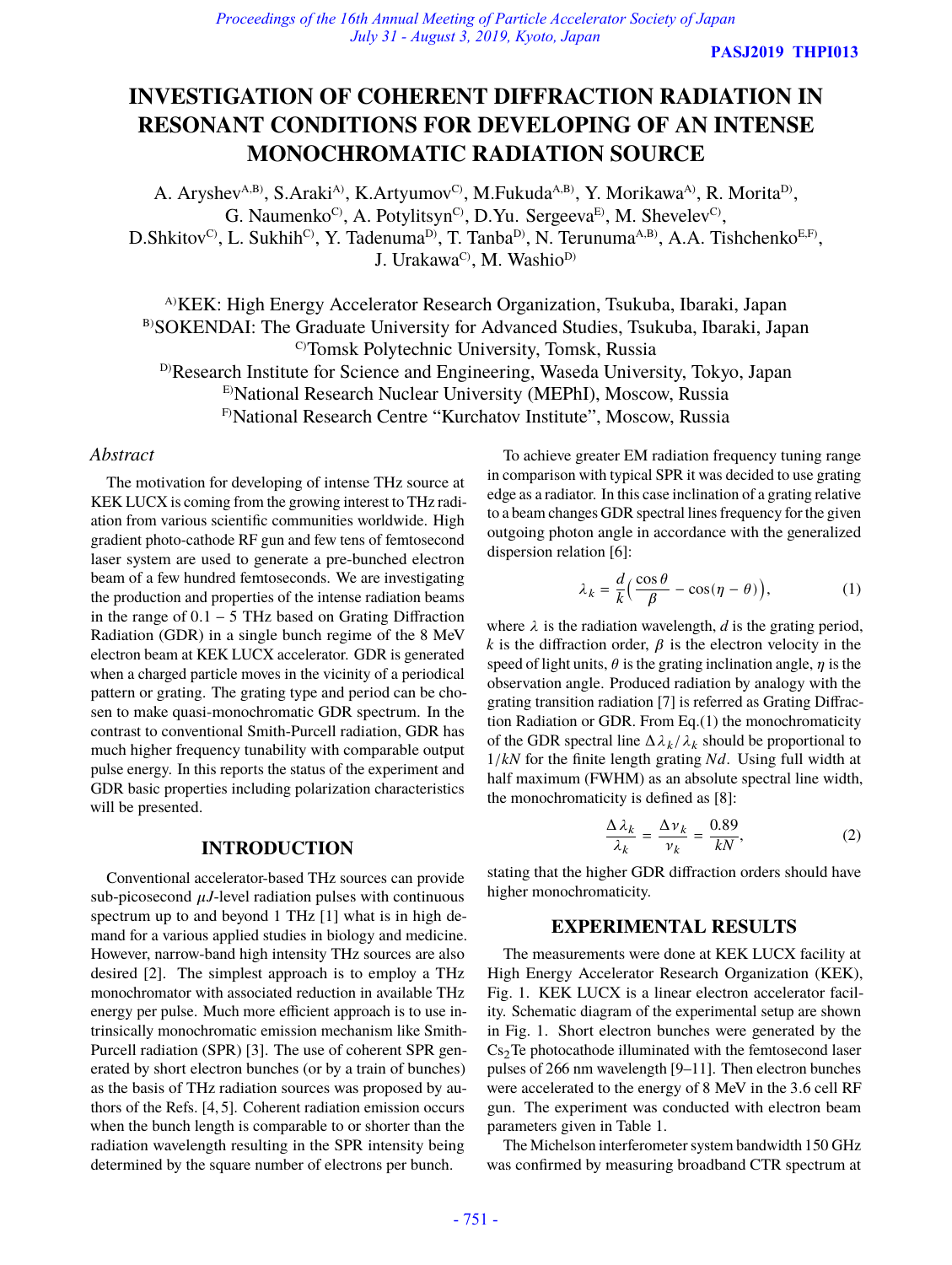**PASJ2019 THPI013**



Figure 1: Experimental setup; *Left*: target geometry, *Right*: LUCX beamline and experimental schematics.  $M_1$  - fixed and  $M_2$  - movable interferometer mirrors,  $BS$  - beam splitter, PM - off-axis parabolic mirror.

Table 1: LUCX Beam Parameters and SBD Detectors Characteristics

| Beam energy, typ.                               | 7 MeV                        |               |
|-------------------------------------------------|------------------------------|---------------|
| Bunch charge $Q$ , stability                    | $25 \,\mathrm{pC}$ , 6 %     |               |
| Number of bunches.                              |                              |               |
| Bunch duration,                                 | $250$ fs                     |               |
| Norm. emittance, $\epsilon_x \times \epsilon_y$ | $1.5 \times 1$ $\pi$ mm mrad |               |
| SBD parameters                                  |                              |               |
| Frequency range, GHz                            | $60 - 90$                    | $320 - 460$   |
| Wavelength range, mm                            | $5 - 3.33$                   | $0.94 - 0.65$ |
| Response time, ps                               | $~1$ 2.50                    |               |
| Antenna gain, dB                                | 24                           | 25            |
| Input aperture, mm                              | $25 \times 16$               | $4 \times 4$  |
| Video sensitivity, V/W                          | 2300                         | 1250          |

the  $\theta$  corresponded to the maximum of CTR yield, Fig. 2. At the same figure the spectra of coherent SPR and GDR (both horizontal polarizations) are shown for the same impact parameters  $h_h = 0.6$  mm,  $h_v = 0.5$  mm, and  $\theta = 0^{\circ}$ ). For these parameters the dispersion relation Eq.(1) reduces to the well-known Smith-Purcell relation. As expected, the spectral line frequencies of SPR and GDR coincides. However, the intensity of GDR at  $\theta = 0^\circ$  is smaller since the only part of the beam Coulomb field interacts with the grating. For a different grating inclination angles and different polarizations intensity varies, as can be seen from the  $\theta$ -scans performed for two polarizations while keeping  $h<sub>v</sub> = 0.5$  mm, Fig. 3 and Fig. 4.

Figure 5 shows the summary of all spectral measurements performed with  $320 - 460$  GHz and  $60 - 90$  GHz SBD detectors. Obtained measurement results demonstrate almost 100% linear polarization of the CTR (horizontal polarization) along the direction of specular reflection and reduction of linear polarization down to 11% for GDR (vertical polarization for a small grating inclination angles  $\theta$ ). From this it



Figure 2: Comparison of the CTR, SPR and GDR spectra.



Figure 3: Normalized GDR spectral lines (horizontal polarization) measured for different grating inclination angles.



Figure 4: Normalized GDR spectral lines (vertical polarization) measured for different grating inclination angles.